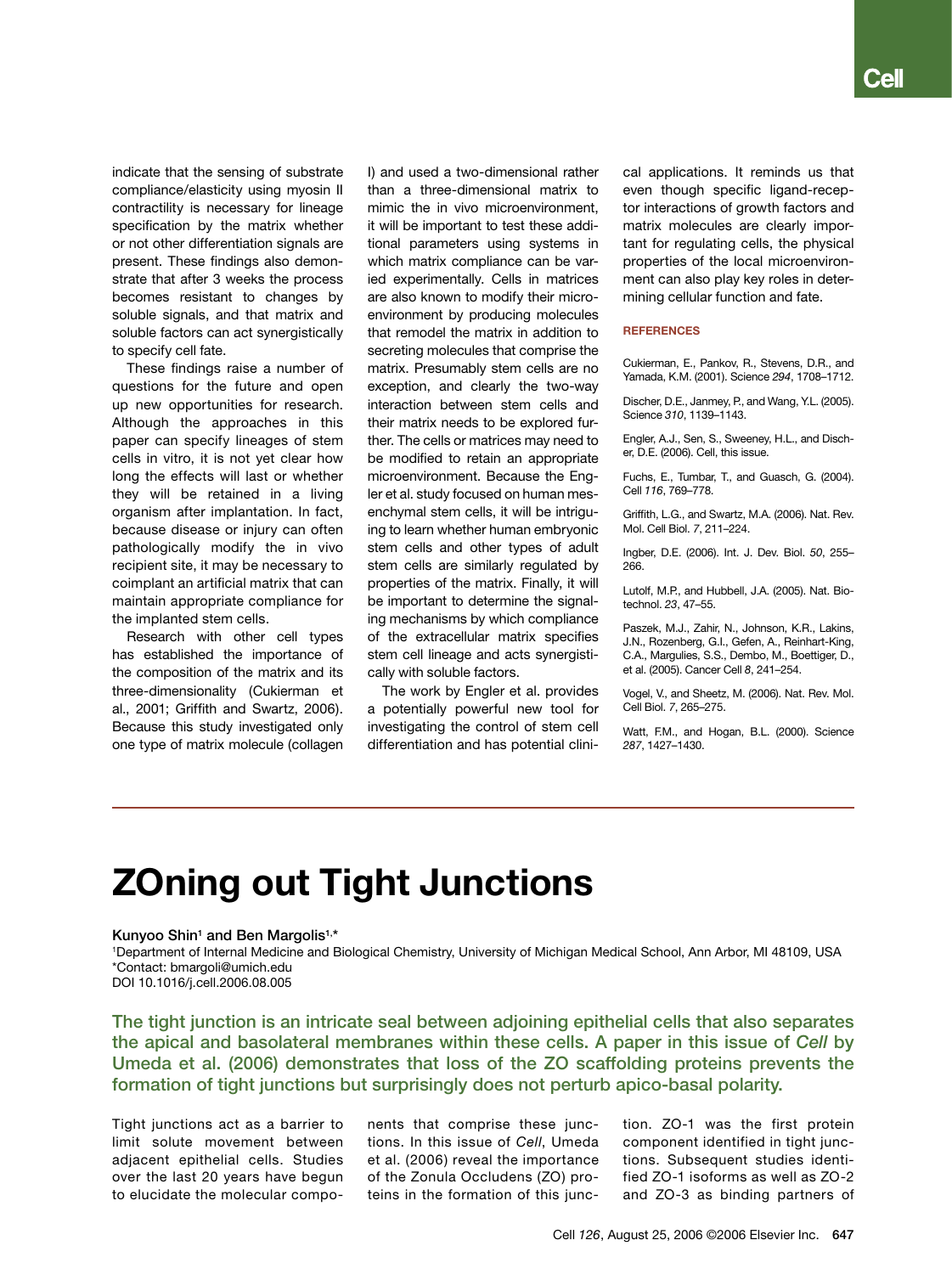

ZO-1 (Stevenson and Keon, 1998). ZO proteins belong to the family of membrane-associated guanylate kinases (MAGUKs) that have a core domain structure of PDZ, SH3, and GUK domains. These kinases interact with transmembrane proteins of the tight junctions via PDZ domain interactions. As ZO proteins bind to actin, they act as scaffolds that link tight-junction proteins to the cytoskeleton (Figure 1). The primary binding partners of the ZO PDZ domains are claudins, transmembrane proteins that are crucial for the formation of tight junctions (Schneeberger and Lynch, 2004). ZO proteins are thought to be important for the targeting and organization of claudins. However studies in which ZO-1 has been knocked down by RNA interference or deleted by homologous recombination have shown that tight junctions can form, albeit in a delayed fashion (McNeil et al., 2006; Umeda et al., 2004). This has led to confusion as to the importance of ZO scaffold proteins in tight-junction formation and function.

Umeda et al. (2006) used small interfering RNAs (siRNAs) to knockdown ZO-2 in mouse mammary epithelial Eph4 cells in which *ZO-1* had been deleted by homologous recombination. As these epithelial cell lines have no endogenous ZO-3 expression, the authors were able to examine tightjunction formation in the absence of ZO proteins. They observed that the formation of tight junctions is completely disrupted and that claudins fail to polymerize at tight junctions in these cells. Furthermore, the authors discovered a mechanistic role for ZO-1 in tightjunction formation by performing an in-depth structure-function analysis in which they evaluated the ability of ZO-1 mutants to rescue the formation of tight junctions. This analysis revealed that the SH3/GUK domains of ZO-1 are critically important for claudin polymerization at adherens junctions through their interaction with the afadin/ $\alpha$ -catenin complex and also for mediating the formation of ZO-1/ZO-2 dimers under the plasma membrane. Moreover, ZO-2 is important in tight-junction assembly as the introduction of ZO-2 into cells lacking both ZO-1 and ZO-2 rescues tight-junction formation. In contrast, ZO-3 failed to be recruited to the junctional complex in cells lacking both ZO-1 and ZO-2, suggesting that ZO-3 is not a crucial component in the formation of tight junctions.

This work shows a definitive role for ZO scaffold proteins in tight-junction formation but needs to be placed in context with previous studies. Recent work by Macara and coworkers confirmed

## **Figure 1. Interactions between ZO Scaffolds and Apical Polarity Complexes**

The ZO-1 and ZO-2 scaffold proteins form dimers and bind to claudins, thereby contributing to the targeting and polymerization of claudins at tight junctions. Dimerization involves the SH3/GUK domain of ZO-1/ZO-2. Also, ZO-1 and ZO-2 interact with the underlying actin cytoskeleton and act as a scaffold at tight junctions. The apical polarity protein complexes including the Crumbs and Par complexes localize to tight junctions. A current hypothesis is that these apical polarity proteins regulate apico-basal polarity by phosphorylating basolateral proteins that control their targeting. It is also thought that these polarity complexes control the localization of tight-junction structural proteins such as the ZO scaffolds. Thus, as described by Umeda et al. (2006), loss of ZO scaffolds blocks tightjunction seal formation but does not affect apico-basal polarity, which is independently regulated by the polarity complexes.

that tight-junction formation was delayed but not abolished when ZO-1 was knocked down in canine kidney MDCK cells (McNeil et al., 2006). However in contrast to the Umeda study, Macara's group found that knockdown of both ZO-1 and ZO-2 did not prevent tightjunction formation in MDCK cells. Differences between these studies may be attributed to the use of different cell lines: McNeil et al. (2006) used MDCK cells whereas Umeda et al. (2006) used Eph4 and F9 cells. Additional proteins may be present in MDCK cells such as ZO-3 that can compensate for the lack of ZO-1 and ZO-2. The level of ZO knockdown between the two studies may have been different, also leading to divergent results. Another contradiction is found in previous studies from Tsukita and coworkers showing that claudins lacking the ability to bind ZO proteins could still polymerize to form junctional strands (Furuse et al., 1998). However, it should be noted that the previous studies were done with overexpressed claudins, whereas the present studies examined endogenous claudins. Overexpressed claudins may spontaneously polymerize due to their high concentration, whereas Umeda et al. (2006) demonstrate that endogenous claudins need the ZO scaffold proteins to concentrate them prior to their polymerization.